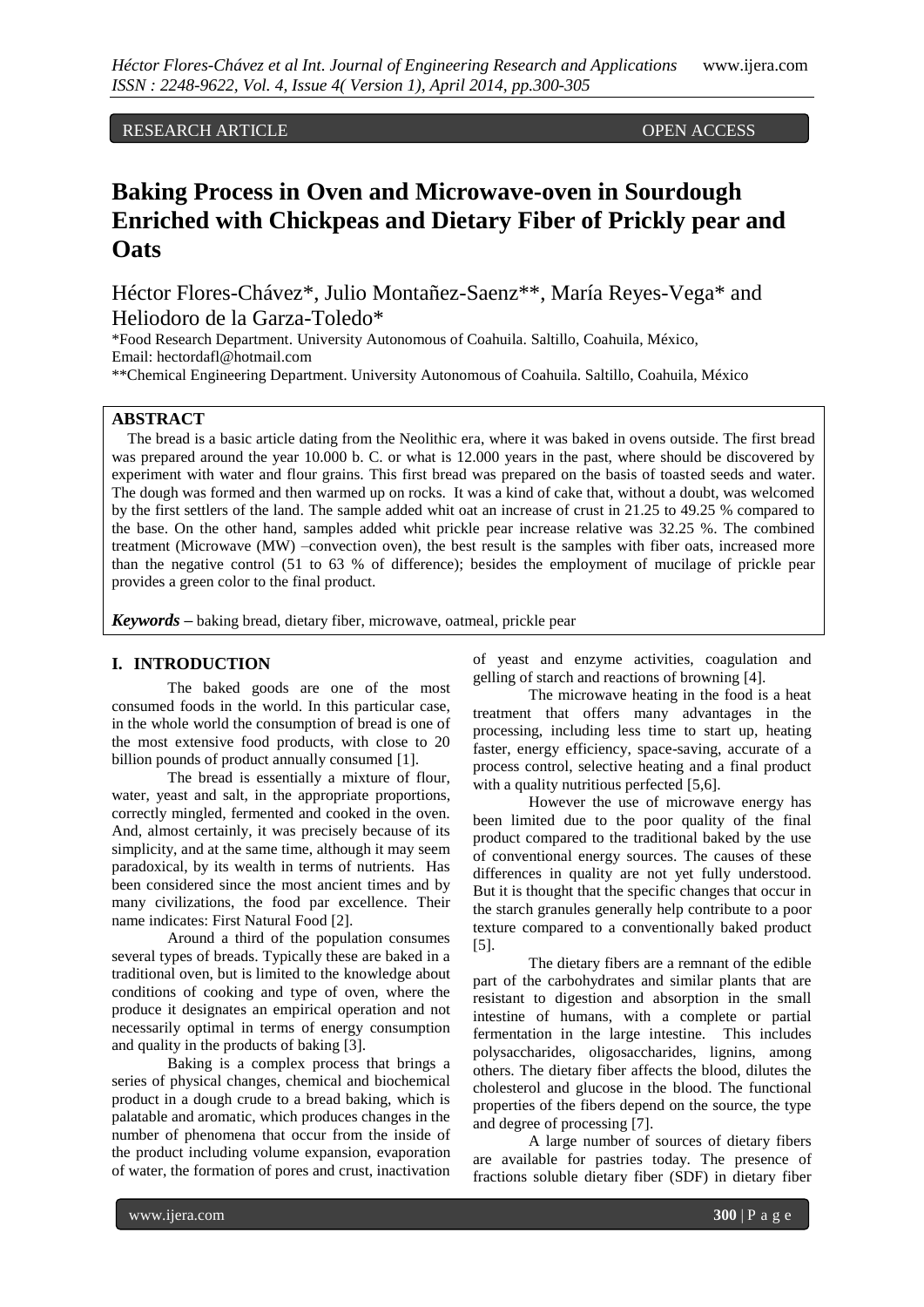may provide perfections in physiological functions in addition to the functional effects conferred by the fractions of the insoluble dietary fiber (IDF). Many authors have studied the use of high percentages of different types of dietary fibers in the baked but usually are important status corresponded to the kneading of the dough and quality of the bread. The main problem with the addition of dietary fiber in baking, it is the reduction of a large volume in the loaf of bread and the differences in texture of the breads obtained [8].

This work is aimed at harnessing the combination of different heating mechanisms (MWs and convection) in the quality of a product of baking enriched with chickpeas and dietary fibers of prickly pear and oats.

### **II. MATERIALS AND METHODS**

#### **2.1 Dough preparation**

Mother dough was developed with 33 % of wheat flour, 2 % of dehydrated yeast, 1 % of sugar, 13 % of the produced yogurt and 12.72 % of the chickpea paste. This was fermented for 24 hours at  $3\pm 1$  °C. The preparation for the base of the sourdough was: 24.58 g of wheat and rye flour, 0.35 g of dehydrated yeast, 1 g of starter cultures, 1.11 g of sucrose, 0.55 g of salt, 2.33 g of milk and 4.46 g of edible oil. Baking was carried out only with the samples in which it was obtained a higher concentration of lactic acid in previous studies, which were marked as  $FO<sub>1</sub>(base+$ 32.17 g of water, 2.03 g of fiber and 14.51g of mother dough) and  $FO_2$  (base+ 32.88 g of water, 2.74 g of fiber and 13.09g of mother dough), on the part of the containing oats and the FPP1 (base+ 30.75 g of water, 2.74 g of fiber and 15.22g of mother dough) at 24 h fermentation and FPP2 (base+ 30.75 g of water, 4.87 g of fiber and 13.09 g of mother dough) at 48 h fermentation, which contain mucilage of prickle pear. The dough which was left standing in cold.

#### **2.2 Baked**

Once the dough had its fermentation time, proceeded to making series for your baking, where the base (control sample (Ctl neg) which was made without the addition of fibers from oats and mucilage of prickle pear, and the samples  $FO_1$ ,  $FO_2$ ,  $FPP_1$  and FPP2. Which were baked in the oven stove at a temperature of 180 °C. On the other hand was performed a second set of samples to which gave them an initial treatment with microwave (Daewoo, KOR-63D5, 1000 W) of 45 seconds per every 250 g of sample, which were the same as in the baked by convection, just add the pre-treatment of microwave (MW) by what are identified as CTL-MW,  $FO<sub>1</sub>MW$ ,  $FO<sub>2</sub>MW$ ,  $FPP<sub>1</sub>MW$  and  $FPP<sub>2</sub>MW$ . All samples were baked at 180 °C for 30 minutes, and samples were taken at intervals of 10 minutes.

#### **2.3 Volume**

It is conducted by means of the technique of displacement of water following the methodology reported by AOAC [9].

#### **2.4 Crust**

Each sample had the crumbs removed, and the crust was measured in three points, one central and two sides with a digital vernier caliper.

#### **2.5 Crumbs**

It carried out a cross cut to each sample and took a photo with a 7.1 megapixel camera (Canon PowerShot A470) at a distance of 10 cm, in controlled conditions of light, and was processed in the ImageJ software version 1.42

#### **2.6 Color and moisture**

It was taken with a colorimeter brand model PCM Colortech C04190, and the moisture was measured gravimetrically [9].

## **III. RESULTS AND DISCUSSIONS**

Samples Ctl Neg,  $FO_1$ ,  $FO_2$ ,  $FPP_1$  and  $FPP_2$ baked by the simple method (convection oven) where the samples that were developed with fiber from oats presented an increase of approximately double the thickness of the crust (3 mm) relative to the negative control (Ctl Neg; 1.5 mm) in the first 10 minutes of baking (Fig. 1), however at the end of the cooking (30 min) the negative control came to measure 4 mm of thickness of crust, while the sample of  $FO<sub>1</sub>$  obtained 4.85 mm (an increase of 21.25 % compared to the Ctl Neg) and for  $FO<sub>2</sub>$  was increased to 5.97 mm (49.25 %) more than the negative control and 23 % more than the sample  $FO<sub>1</sub>$ ).



Figure 1. Crust thickness in a sample supplemented with oats during the baking time.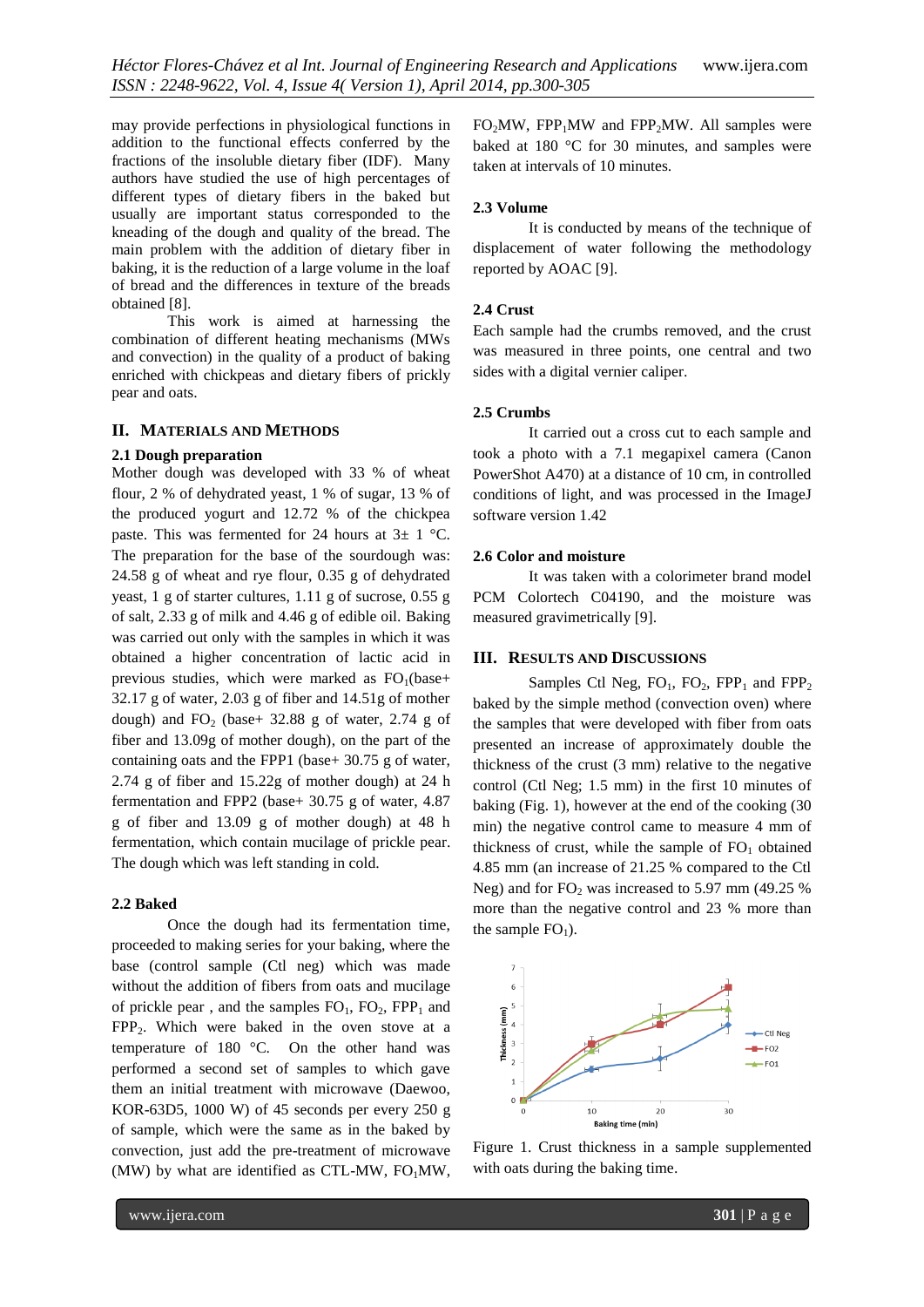This phenomenon may be due to the water content within the samples, since the sample  $FO<sub>2</sub>$ presents the greatest amount of water the rest of the samples, It begins to evaporate forming cells in the interior and with the increase in temperature, these cells collapse causing the formation of the crust, [3], mentioned that the water begins to emigrate from the inside of the bakery product toward the outside, what gives the formation of cells, and when you get to the part more external, evaporation is faster causing the collapse and the compaction of the cells, this process starts at the beginning of the process of baking, where the  $CO<sub>2</sub>$  produced by the yeast, inactive as the cooking temperature to what originates in addition that the  $CO<sub>2</sub>$  that is dissolved in the water of the dough insolubilize forming gas in accordance with begins to increase the temperature, which is related to the formation of the crust [10].



Figure 2. Crust thickness in a sample supplemented with mucilage during the baking time

On the other hand will have the samples prepared with mucilage of prickle pear (FPP), where you can see in Fig. 2, that the samples baked to 10 min was found an approximate increase of 100 % for both samples ( $FPP_1$  and  $FPP_2$ ) And for the time of 30 min the increase relative to the negative control was 32.25 %. In the case of the samples with mucilage, the values of the two samples are very similar to each other, which might be due to the fact that when you add the mucilage, it traps water and instantly of baking, The evaporation of the water is slower, which has a direct effect on the formation of the crust, since the use of the prickle pear products, there is a tendency to increase the toughness, adhesion and firmness of the dough by which decreases its elasticity [11], which is related to greater increase of fiber is affected the formation of crust [12].

In the case of the combined treatment (Microwave (MW) -convection) is that the samples with fiber from oats, the Control-MW increased more than the negative control (63% of difference), but

taking into account the sample  $FO_1$ -MW, There is a significant change from the Ctl-MW, only in the  $FO<sub>2</sub>$ -MW was observed (Fig. 3) an increase of 51% compared to the other samples by means of the combined treatment to the 10 min of baking, being that after 30 minutes of cooking for the three samples (control sample and oats samples) ended in the same thickness of 4.4 mm of crust, there is no significant





Figure 3. Crust thickness in a sample supplemented with oats and treated with microwave oven.

The behavior of the combined treatment was very similar to that submitted the samples prepared with mucilage of prickle pear (Fig. 4), can bestow to achieve 4.6 mm of thickness of crust. The physicochemical changes and interactions of the majority of the ingredients occur in the oven in a process of slow baked in conventional systems, but when carried out with short periods of baked in oven, the products have quality problems, as is the insufficient gelatinization of the starch, that induces changes in the gluten, and causes a rapid formation of gas and steam [6], to leave quick escape from these gases, is not given



opportunity to build a thicker crust.

Figure 4. Crust thickness in a sample supplemented with mucilage and treated with microwave oven.

The quality of the bread made from dough is influenced by the formulation of the dough, that during baking, the loses moisture, and produces products below the weight used and produces a very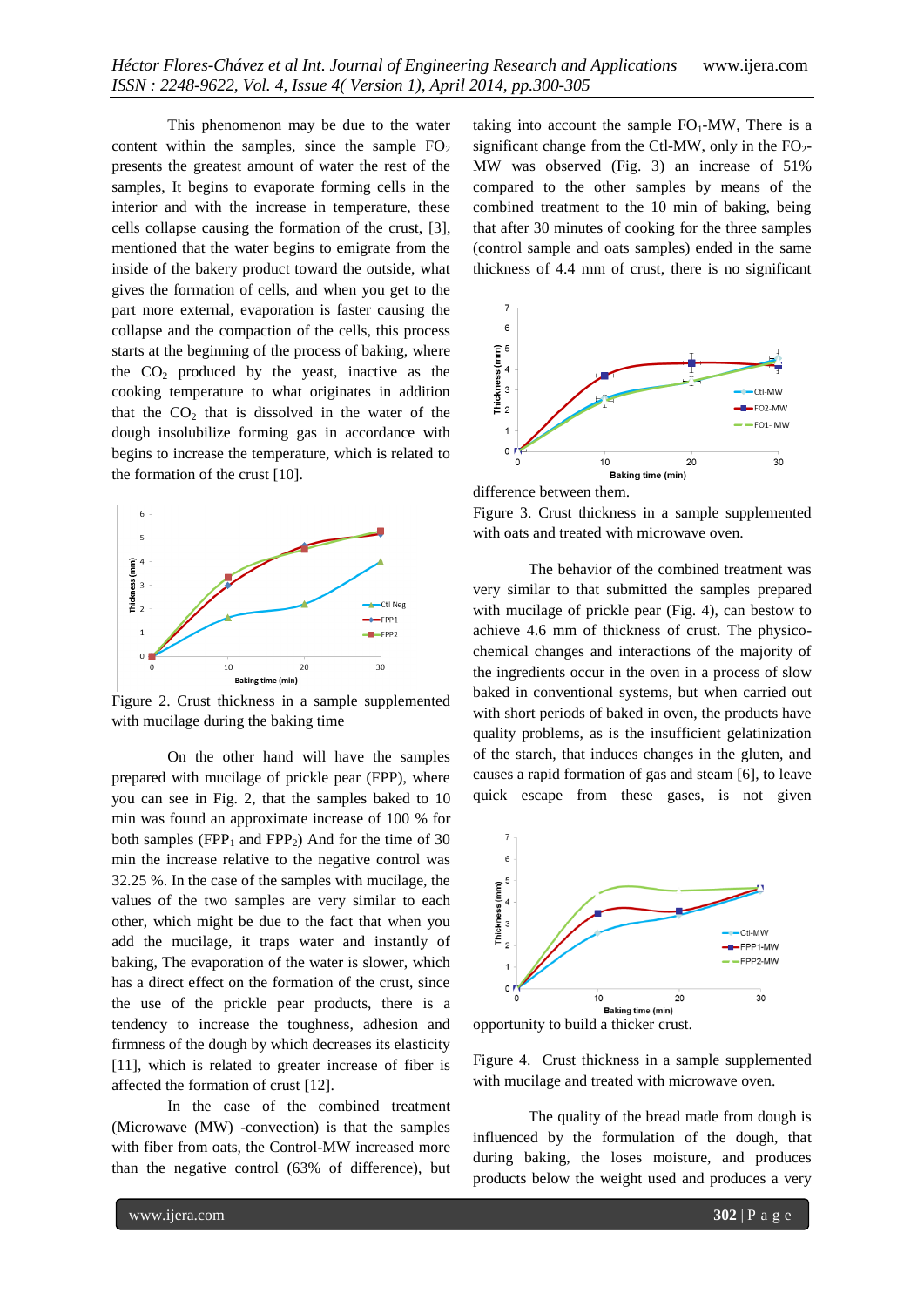dry crust, this can be seen clearly in Fig. 1 and 2 , where the percentage of initial moisture ranged in the 45 %, but when it is heated up in convective system began to decrease rapidly with the exception of the sample  $FO<sub>2</sub>$  that was maintained until after 10 min of baking (Fig. 5), this may be due to the fact that the formulation has a higher amount of fiber in oats, and the content of β-glucans retained a greater time to water until the temperature is increased, this effect is caused by the incorporation of fibers from oats (βglucans), affecting certain characteristics in the baked as is the volume and the color of the crust [7].



Figure 5. Decline of the percentage of moisture in the crust with samples added with oats during the baking process.

Similar effect presented sample  $FO<sub>2</sub>$  with the sample  $FPP_2$ , since within the formulation contains the greatest amount of mucilage that sample  $FPP<sub>1</sub>$ , so that the mucilage still in greater quantity catches more water, so avoids rapid evaporation affecting the crust (Fig. 6)



Figure 6. Decline of the percentage of moisture in the crust with samples added with mucilage during baking process

In Fig. 7 and 8 is observed as the development of the behavior of the loss moisture inside the crust with the system combines baking, where it is appreciated that the loss moisture is in a linear movement far below the 20 % of moisture, except for  $FPP_2-MW$ , where the mucilage exerts force

to prevent the evaporation of the water in the baking in the maximum time. When the surface temperature exceeds 100 °C, is explained by the changes in the content of water between the surface and the center, since the surface water evaporates more quickly than that which is being transported from the center to the



surface, which affects the formation of crust [13].

Figure 7. Decline of the percentage of moisture in the crust with samples added with oats during the baking process by microwave oven.

In the process of baking, to modify the ingredients of the mixture by the addition of fibers, it modifies the absorption of water, mixing time and volume. The formation of the bread crumbs and the increase of the volume, depend on the mobilization of the water from the center toward the walls during heating. Gluten is a polymer of protein fractions as glutenins and gliadins. These form the roughness and gumminess of dough that finally is hydrated, where the gliadins produce viscosity, when dough is hydrated. The gluten, for this, it gives cohesiveness, elasticity and viscosity.



Figure 8. Decline of the percentage of moisture in the crust with samples added with mucilage during baking process by microwave oven.

The gluten in itself, it is a structural protein of the baking process. The property of gluten apparently is to hydrate for flour, granting extension to the dough, with a good retention of gas, and a good crumb structure in the breads baked. The absence of gluten will result in liquid dough, whose product will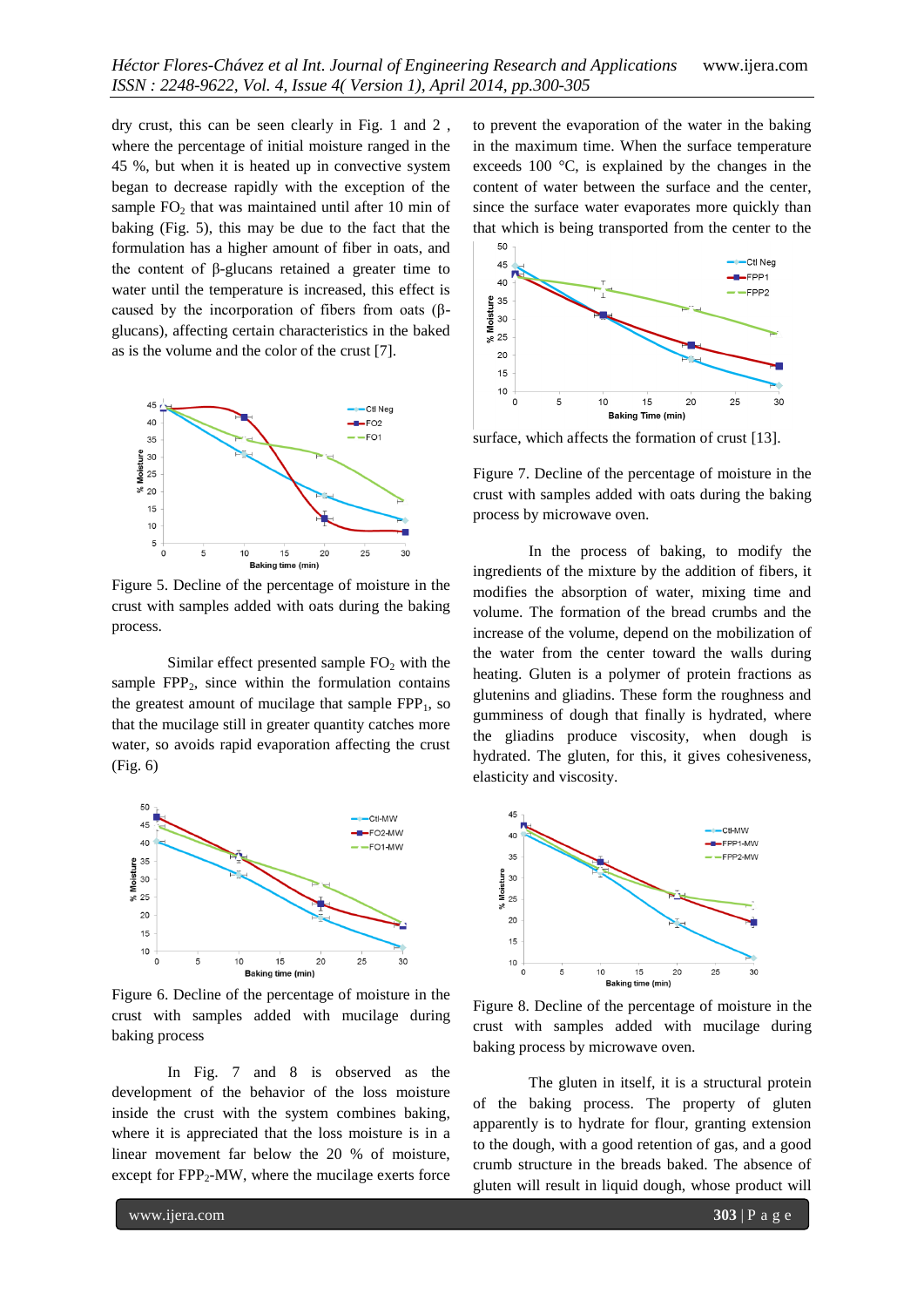have poor baking characteristics of crumb, and color, among other defects.

By increasing the concentration of fiber, it increases the absorption of water and this often causes a strong link between water and the fibers, retaining water, avoiding that migrate to the outside and will expand to increase the volume with the size of the crumb, The long times of mixed can be due to the dilution of the gluten and the difficulty of mixing fibers to obtain a mixture completely homogenous [14]. Where the lower end of the volume is given by the dilution of the gluten, as a result of the interaction between the gluten and fibers [15], by what in the volume within the samples there is no variation between them, as shown in Fig. 9.



Figure 9. Behavior of the volume of cells and formation of gas in the crumb during baking in oven.

While the formation of the crumb, begins with increasing temperature, the external surface loses elasticity, and form a cover with brown coloration, to further increase the temperature, the reactions are maximized, including the evaporation of moisture, gelatinization of the starch and protein coagulation, where dough is transformed into crumb by the formation of internal structures, called cells [16]; causes to increase the size of the cell and set the volume, by which the variation in the amounts of the components of the mixture will affect the formation of crumb (Fig. 10).



Figure 10. Behavior of the volume of cells and formation of gas in the crumb during baking in microwave-oven

Cooking with a microwave tends to have modifications in the heating in the process of transporting the internal pressure. This shows that the pressure is driven by the migration of moisture during the heating, giving a greater loss of moisture, due to the interaction gluten-moisture, because the oven begins to carry out an internal heating, so that evaporation is faster, but does not form a good crust, so the seal does not happen and the moisture escapes more rapidly [17].The biggest difference between a traditional baking and one microwave, is that the microwave discourages the formation The browning, does not produce the characteristic color (Fig. 11), because the inside of the microwave the external ambient temperature is colder than the internal

temperature, compared with a traditional baking, the outer layer begins to seal which increases the retention of gas by dehydration, it is for this reason that the samples made with a combination of